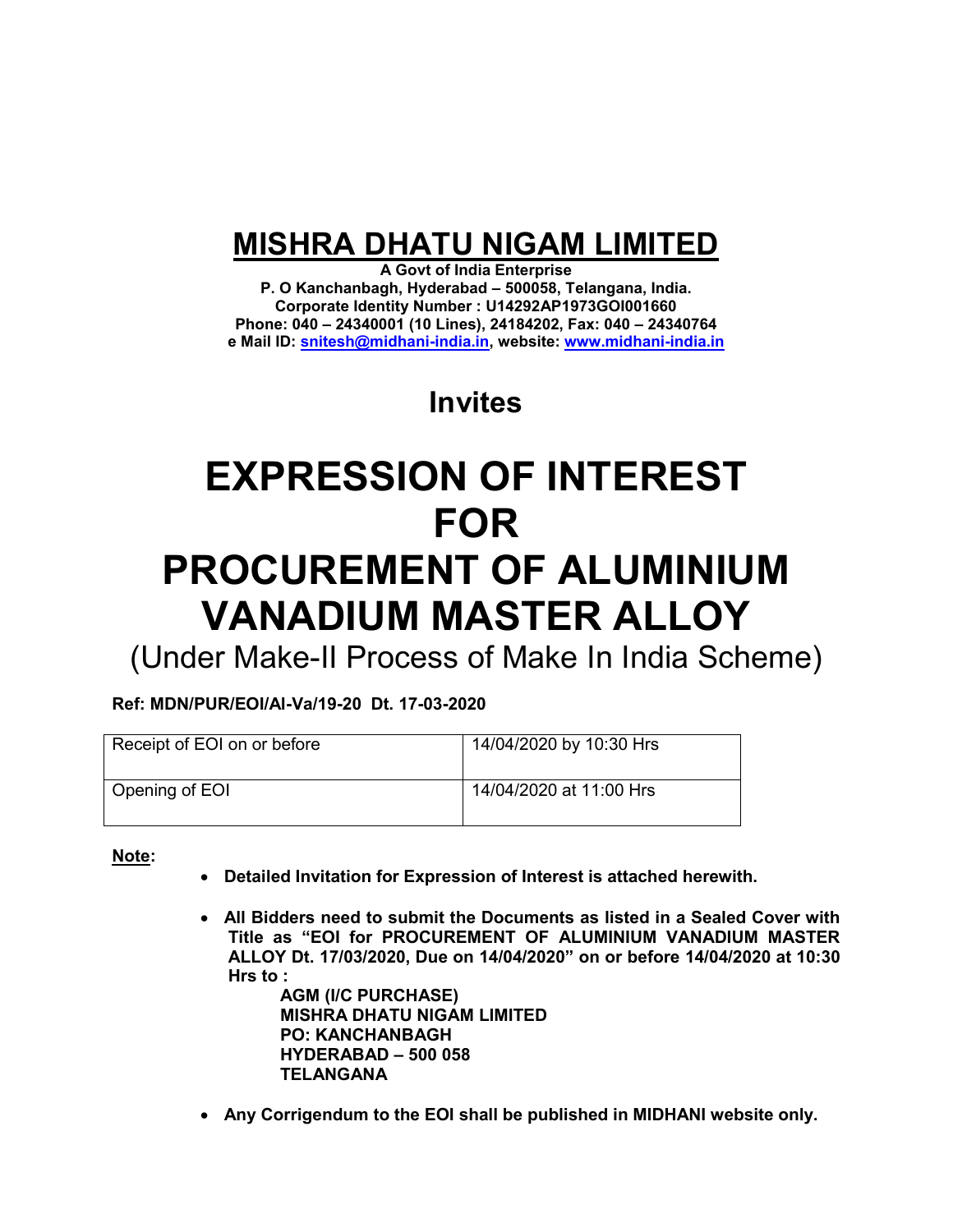#### 1. INTRODUCTION & OBJECTIVE

Mishra Dhatu Nigam Limited (MIDHANI), a public sector company has been playing a very active role in development and manufacture of strategic materials for various sectors. MIDHANI is a unique integrated metallurgical plant located in Hyderabad, Telangana, India. It has unique manufacturing facilities for production of low alloy steels, high alloy steels, special steels, stainless steels, super alloys, titanium and titanium alloys in various forms and sizes. Our annual turnover is about INR 800 crores. More information can be found on www.midhani-india.in

MIDHANI desires to indigenize manufacture of the Aluminium Vanadium Master alloy (50:50) of Aerospace quality. The objective behind the initiative is to promote technological development and skill enhancement in area of manufacture of Aluminium Vanadium Master Alloy as part of indigenization.

#### $\overline{2}$ . **TECHNICAL REQUIREMENT:**

Currently requirement of Aluminium Vanadium Master Alloy is being met though imports. Midhani desires to indigenize manufacture of the Aluminium Vanadium Master alloy (50:50) of Aerospace quality on long terms basis under Make in India programme.

#### Scope of work for supplying of Al-V Master alloy

- 1. Requirement of Al-V is around 30-40T per annum.
- 2. Composition of Al-V is as below

| Aluminium:                                                                        | AI           | $45 - 49$ %     |  |
|-----------------------------------------------------------------------------------|--------------|-----------------|--|
| Vanadium:                                                                         | V            | $50 - 54$ %     |  |
| Molybdenum:                                                                       | Mo           | $0.150 \%$ max  |  |
| $Iron$ :                                                                          | Fe           | 0.40 % max      |  |
| Carbon:                                                                           | $\mathsf{C}$ | 0.150 % max     |  |
| Oxygen:                                                                           | $\mathbf O$  | $0.10 \%$ max   |  |
| Silicon:                                                                          | Si           | 0.350 % max     |  |
| Nitrogen:                                                                         | N            | 0.040 % max     |  |
| Boron:                                                                            | B            | 0.0030 % max    |  |
| Tungsten:                                                                         | W            | $0.0150 \%$ max |  |
| Magnesium :                                                                       | Mg           | 0.250 % max     |  |
| All other elements each                                                           |              | 0.10 % max      |  |
| Size: 0.2 - 8 mm (Percentage of fines in the alloy should be as low as possible.) |              |                 |  |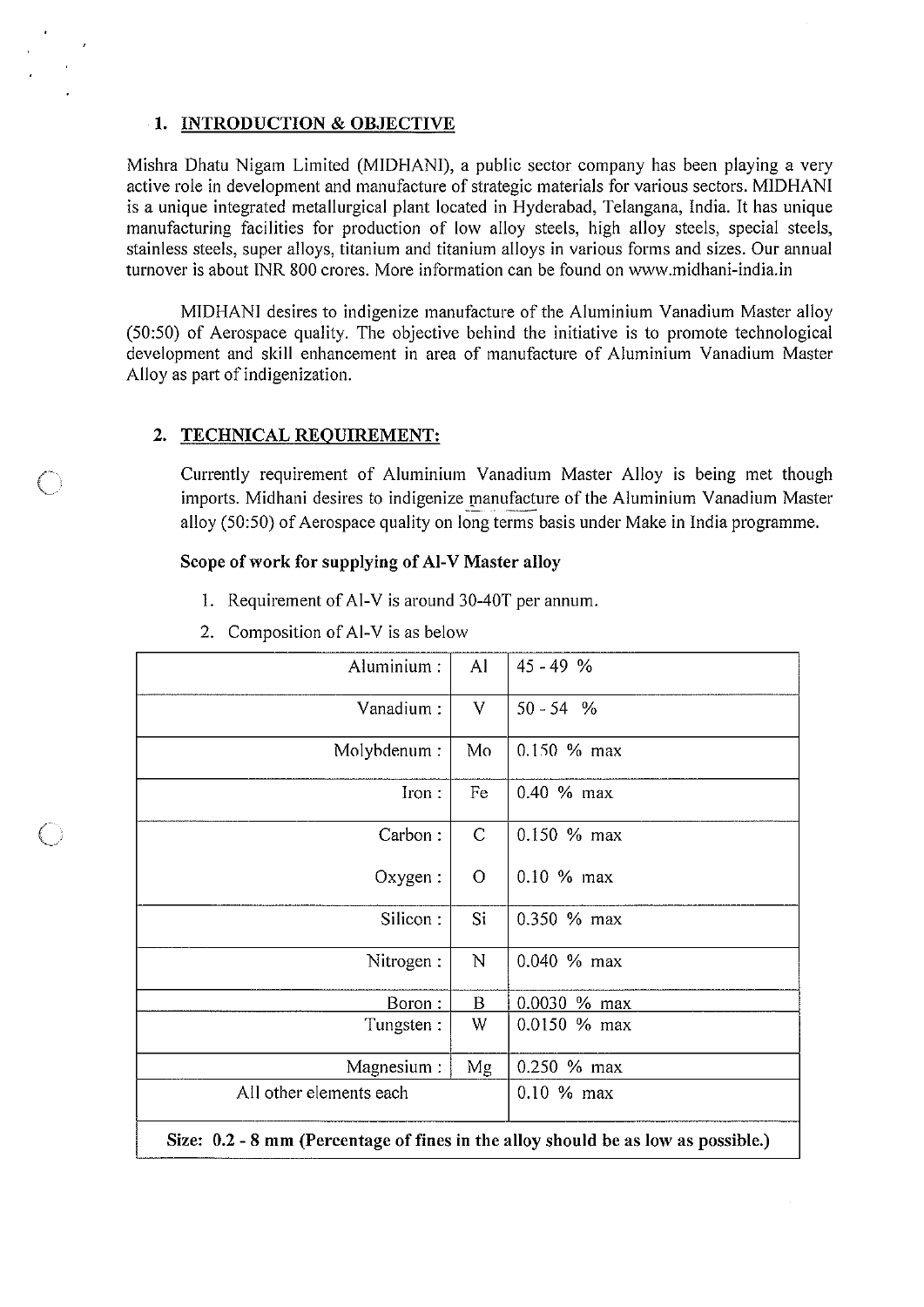- Actual payment shall be based on prorata basis on V%. 3.
- 4. Party shall be as per formula given here i.e.  $P = (Q X 2 + CC) X 2.2046$  $P = Price / Kg$  Vanadium in the master alloy on FOR Basis,  $2 =$  Consumption rate  $CC = Co\text{-efficient of the conversion and quality (Shall be fixed at the time of})$ quotation depends on LMB quotation)

2.2046 = Conversion rate from pounds in to Kilograms, Q - LMB average V2O5 High and Low quotations (98%) for the three months prior to the month of shipment from the producer factory , This formula is used for 65:35 Al - V Master Alloy only.

- 5. Bidder should provide sample for chemical Analysis at MIDHANI.
- 6. After Clearance of the sample only, a long term agreement shall be signed at mutually agreed terms & condition.
- 7. The bidder should provide the process route adopted in his offer.

#### 3. Application Form

### (To be filled by the Party and submitted along with EOI)

| SI <sub>No.</sub> | Description                                          | <b>Response from Party</b> |
|-------------------|------------------------------------------------------|----------------------------|
| a                 | Name of the Firm                                     |                            |
| $\mathbf b$       | Address of the firm with website                     |                            |
| $\mathbf{C}$      | Details of contact person                            |                            |
|                   | $(a)$ Name:                                          |                            |
|                   | $(b)$ Email:                                         |                            |
|                   | $(c)$ Tel:                                           |                            |
|                   | $(d)$ Mob:                                           |                            |
|                   | $(e)$ FAX :                                          |                            |
| $\mathbf d$       | Please enclose a brief about the history of your     |                            |
|                   | company, capabilities & facilities, collaborators,   |                            |
|                   | manpower, marketing distributors, financial          |                            |
|                   | standing etc. Attach literatures/documents to        |                            |
|                   | support your statements wherever necessary           |                            |
| e                 | Please enclose the catalogue / technical literatures |                            |
|                   | / brochure                                           |                            |
| f                 | Is your company registered under the statutory       |                            |
|                   | requirements applicable locally? Please enclose a    |                            |
|                   | copy of the relevant documents, namely GST           |                            |
|                   | registration, etc.,                                  |                            |
| g                 | Nature of the company: PSU / Limited / Listed        |                            |
|                   | Company / Partnership Co. / Private Enterprise /     |                            |
|                   | Proprietorship Concern                               |                            |
| h                 | Please provide the sales turnover and PBT of your    |                            |
|                   | company for the last three years :                   |                            |
|                   | Any other points, that you may wish to add           |                            |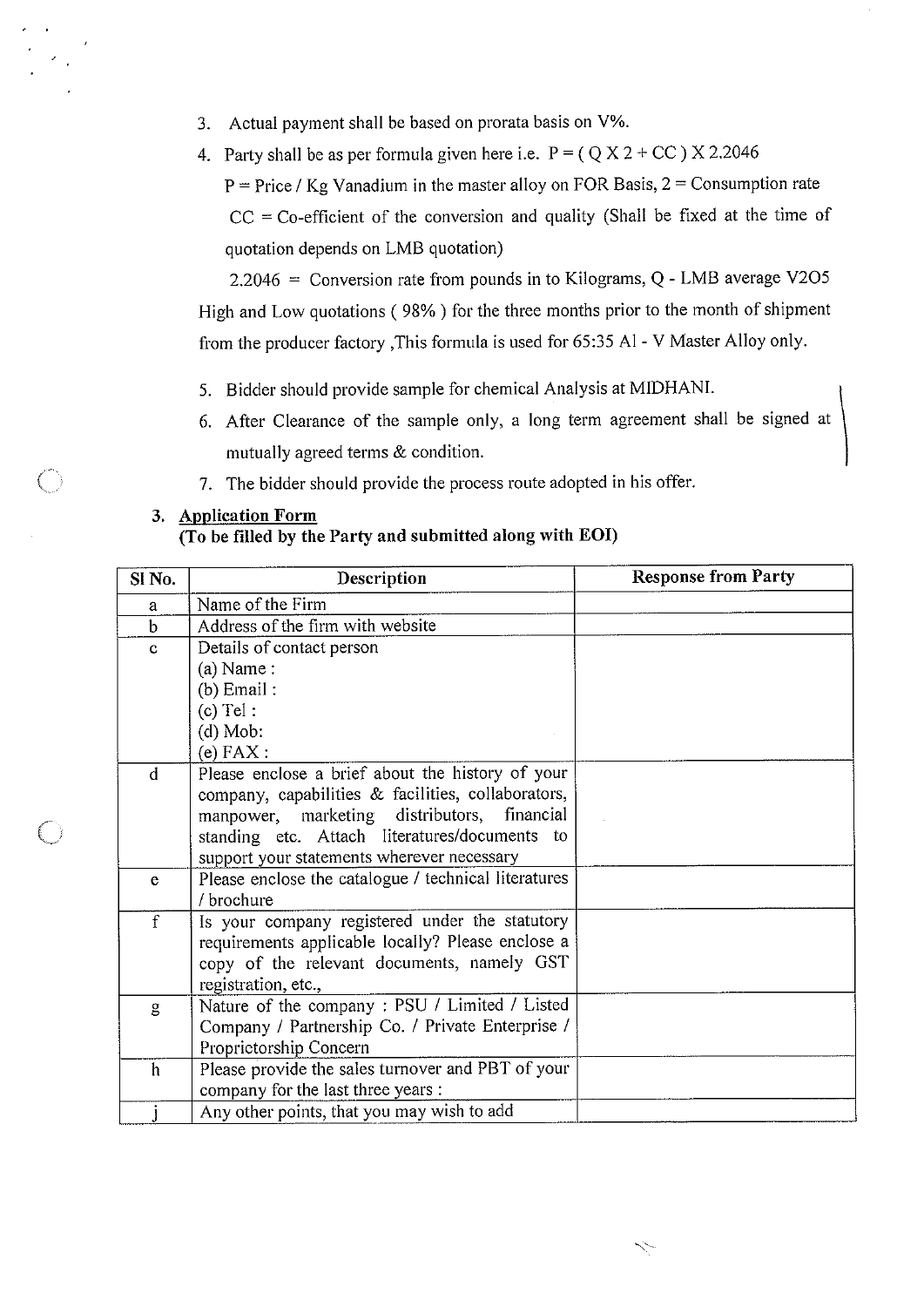#### **Instructions to Applicants:**

The applicant should submit the following information / documents:-

- Application format duly filled in, signed and stamped, as per clause No: 3 of this a. EOI.
- Expression of Interest documents in original / downloaded form duly signed and  $<sub>b</sub>$ .</sub> stamped at each page as token of acceptance of all terms and conditions with email, phone and fax nos.
- Following additional documents: c.
	- Company Brochure  $\circ$
	- **Accreditation Certificates**  $\circ$
	- Registration Certificate with various tax authorities or Government  $\circ$ Departments if any
- **Preferable:** Preference shall be given to Indian manufacturer, Start up, SC/ST 5.

enterprises, Women enterprises and Micro and Small Enterprises.

#### 6. Selection of Parties:

- 1. Bidders who accept all the commercial terms and conditions as outlined in this EOI shall be called for Pre bid discussion.
- 2. Bidders who meet technical requirements as per clause No:2.0 shall be seleted for LTA.

#### 7. Delivery

Approximate 80T shall be supplied per annum.

#### 8. General Terms & Conditions:

- a. MIDHANI reserves the right to accept or reject any offer of Expression of Interest without assigning any reasons what so ever.
- b. Final selection of suitable applicant from the EOIs received will be done by MIDHANI at its sole discretion and the decision of MIDHANI shall be final.
- c. The selected applicant shall ensure compliance of all the Government regulations / conventions / policies / guidelines / orders etc. in force related to any or all of the above activities. Applicant shall undertake to abide by the statutory requirements of the Indian Government from time to time.
- d. Eligible parties to study carefully all documents referred to herein before accepting the same.

#### 9. Disclaimer

Bidders shall study carefully and Project scope given in the EOI and understand the requirements sought. Claims and objections due to unawareness on the Subject shall not be considered.

#### 10. Integrity Pact

All eligible bidders shall sign an Integrity Pact along with submission of their acceptance of technical specification & commercial terms & conditions.

 $\overline{4}$ .

 $\left(\begin{array}{c} \ \ \ \end{array}\right)$ 

 $\bigcirc$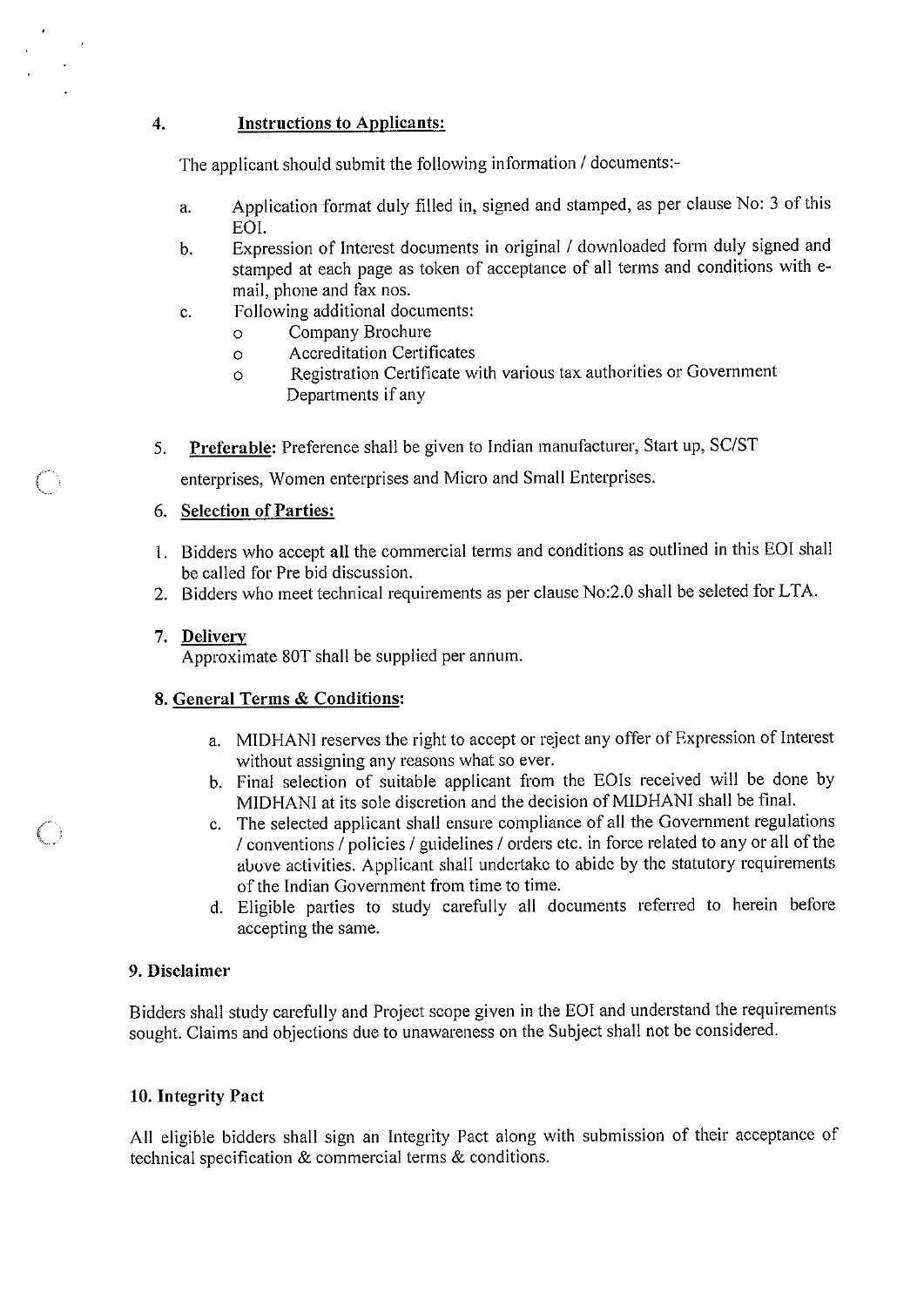#### **INTEGRITY PACT**

#### Between

#### **Mishra Dhatu Nigam Limited (MIDHANI)** hereinafter referred to as **"The Principal"**,

and

#### …………………………………………… hereinafter referred to as **"The Bidder/ Contractor"**

#### **Preamble**

The Principal intends to award, under laid down organizational procedures, contract/s for………………………………………The Principal values full compliance with all relevant laws of the land, rules, regulations, economic use of resources and of fairness / transparency in its relations with its Bidder(s) and / or Contractor(s).

In order to achieve these goals, the Principal will appoint Independent External Monitors (IEMs) who will monitor the tender process and the execution of the contract for compliance with the principles mentioned above.

#### **Section 1 – Commitments of the Principal**

- (1) The Principal commits itself to take all measures necessary to prevent corruption and to observe the following principles:
	- a. No employee of the Principal, personally or through family members, will in connection with the tender for , or the execution of a contract, demand, take a promise for or accept, for self or third person, any material or immaterial benefit which the person is not legally entitled to.
	- b. The Principal will, during the tender process treat all Bidder(s) with equity and reason. The Principal will in particular, before and during the tender process, provide to all Bidder(s) the same information and will not provide to any Bidder(s) confidential / additional information through which the Bidder(s) could obtain an advantage in relation to the tender process or the contract execution.
	- c. The Principal will exclude from the process all known prejudiced persons.
- (2) If the Principal obtains information on the conduct of any of its employees which is a criminal offence under the IPC/PC Act, or if there be a substantive suspicion in this regard, the Principal will inform the Chief Vigilance Officer and in addition can initiate disciplinary actions.

#### **Section 2 – Commitments of the Bidder(s)/ Contractor(s)**

- (1) The Bidder(s)/ Contractor(s) commit themselves to take all measures necessary to prevent corruption. The Bidder(s)/ Contractor(s) commit themselves to observe the following principles during participation in the tender process and during the contract execution.
	- a. The Bidder(s)/ Contractor(s) will not, directly or through any other person or firm, offer, promise or give to any of the Principal's employees involved in the tender process or the execution of the contract or to any third person any material or other benefit which he/she is not legally entitled to, in order to obtain in exchange any advantage of any kind whatsoever during the tender process or during the execution of the contract.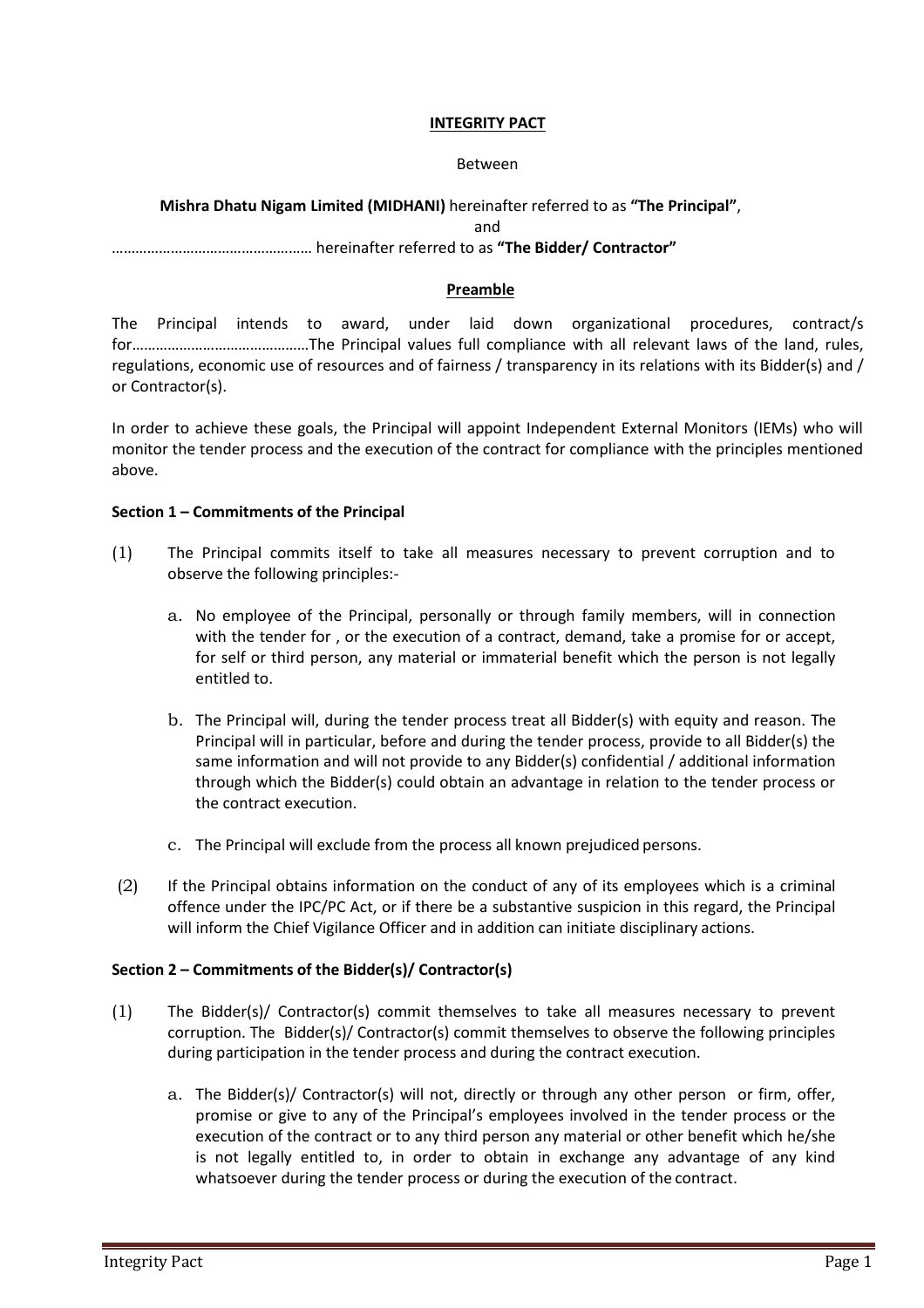- b. The Bidder(s)/ Contractor(s) will not enter with other Bidders into any undisclosed agreement or understanding, whether formal or informal. This applies in particular to prices, specifications, certifications, subsidiary contracts, submission or non-submission of bids or any other actions to restrict competitiveness or to introduce cartelization in the bidding process.
- c. The Bidder(s)/ Contractor(s) will not commit any offence under the relevant IPC/PC Act; further the Bidder(s)/ Contractor(s) will not use improperly, for purposes of competition or personal gain, or pass on to others, any information or document provided by the Principal as part of the business relationship, regarding plans, technical proposals and business details, including information contained or transmitted electronically.
- d. The Bidder(s)/Contractors(s) of foreign origin shall disclose the name and address of the Agents/representatives in India, if any. Similarly the Bidder(s)/Contractors(s) of Indian Nationality shall furnish the name and address of the foreign principals, if any. Further details as mentioned in the **"Guidelines on Indian Agents of Foreign Suppliers**" shall be disclosed by the Bidder(s)/Contractor(s).Further, as mentioned in the Guidelines all the payments made to the Indian agent/representative have to be in Indian Rupees only. Copy of the "Guidelines on Indian Agents of Foreign Suppliers" is placed at page No.5.
- e. The Bidder(s)/ Contractor(s) will, when presenting their bid, disclose any and all payments made, are committed to or intend to make to agents, brokers or any other intermediaries in connection with the award of the contract.
- f. Bidder(s) /Contractor(s) who have signed the Integrity Pact shall not approach the Courts while representing the matter to IEMs and shall wait for their decision in the matter.
- (2) The Bidder(s)/ Contractor(s) will not instigate third persons to commit offences outlined above or be an accessory to such offences.

#### **Section 3 - Disqualification from tender process and exclusion from future contracts**

If the Bidder(s)/Contractor(s), before award or during execution has committed a transgression through a violation of Section 2, above or in any other form such as to put their reliability or credibility in question, the Principal is entitled to disqualify the Bidder(s)/Contractor(s) from the tender process or take action as per the procedure mentioned in the "Purchase policy MIDHANI.

#### **Section 4 – Compensation for Damages**

- (1) If the Principal has disqualified the Bidder(s) from the tender process prior to the award according to Section 3, the Principal is entitled to demand and recover the damages equivalent to Earnest Money Deposit/ Bid Security.
- (2) If the Principal has terminated the contract according to Section 3, or if the Principal is entitled to terminate the contract according to Section 3, the Principal shall be entitled to demand and recover from the Contractor liquidated damages of the Contract value or the amount equivalent to Performance Bank Guarantee.

#### **Section 5 – Previous transgression**

- (1) The Bidder declares that no previous transgressions occurred in the last three years with any other Company in any country conforming to the anti-corruption approach or with any Public Sector Enterprise in India that could justify his exclusion from the tender process.
- (2) If the Bidder makes incorrect statement on this subject, he can be disqualified from the tender process or action can be taken as per the procedure mentioned in "Purchase policy MIDHANI".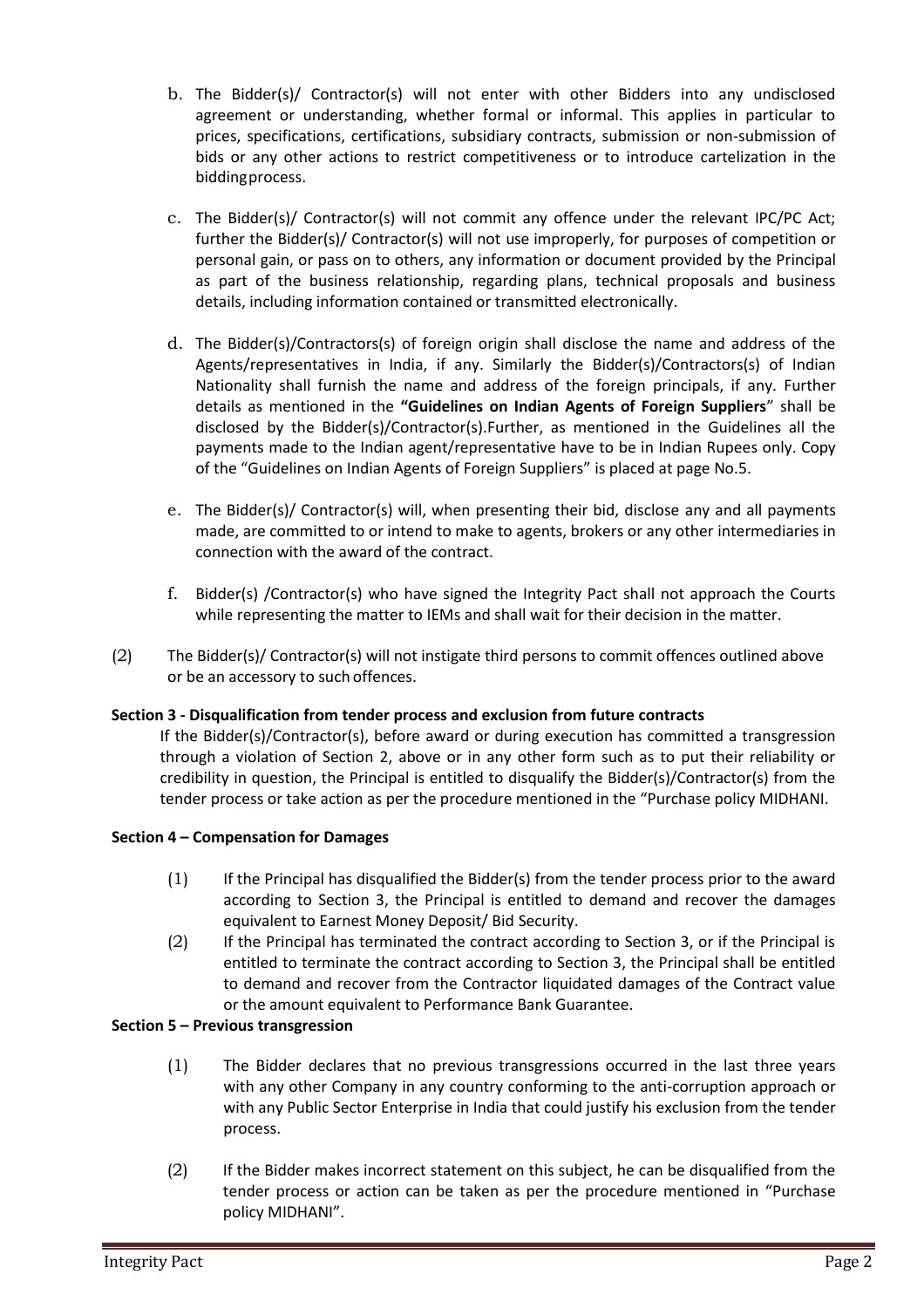#### **Section 6 – Equal treatment of all Bidders / Contractors / Subcontractors**

- (1) In case of Sub-contracting, the Principal Contractor shall take the responsibility of the adoption of Integrity Pact by the Sub-contractor. In case of subcontract (only when the contract provide for sub contracting) the clause is applicable.
- (2) The Principal will enter into agreements with identical conditions as this one with all Bidders and Contractors.
- (3) The Principal will disqualify from the tender process all bidders who do not sign this Pact or violate its provisions.

#### **Section 7 – Criminal charges against violating Bidder(s) / Contractor(s) / Subcontractor(s)**

If the Principal obtains knowledge of conduct of a Bidder, Contractor or Subcontractor, or of an employee or a representative or an associate of a Bidder, Contractor or Subcontractor which constitutes corruption, or if the Principal has substantive suspicion in this regard, the Principal will inform the same to the Chief Vigilance Officer.

#### **Section 8 – Independent External Monitor**

- (1) The Principal appoints competent and credible Independent External Monitor for this Pact after approval by Central Vigilance Commission. The task of the Monitor is to review independently and objectively, whether and to what extent the parties comply with the obligations under this agreement.
- (2) The Monitor is not subject to instructions by the representatives of the parties and performs his/her functions neutrally and independently. The Monitor would have access to all Contract documents, whenever required. It will be obligatory for him / her to treat the information and documents of the Bidders/Contractors as confidential. He/ she reports to the C&MD MIDHANI.
- (3) The Bidder(s)/Contractor(s) accepts that the Monitor has the right to access without restriction to all Project documentation of the Principal including that provided by the Contractor. The Contractor will also grant the Monitor, upon his/her request and demonstration of a valid interest, unrestricted and unconditional access to their project documentation. The same is applicable to Sub-contractors.
- (4) The Monitor is under contractual obligation to treat the information and documents of the Bidder(s)/ Contractor(s)/ Sub-contractor(s) with confidentiality. The Monitor has also signed declarations on 'Non-Disclosure of Confidential Information' and of 'Absence of Conflict of Interest'. In case of any conflict of interest arising at a later date, the IEM shall inform C&MD MIDHANI and recuse himself / herself from that case.
- (5) The Principal will provide to the Monitor sufficient information about all meetings among the parties related to the Project provided such meetings could have an impact on the contractual relations between the Principal and the Contractor. The parties offer to the Monitor the option to participate in such meetings.
- (6) As soon as the Monitor notices, or believes to notice, a violation of this agreement, he/she will so inform the Management of the Principal and request the Management to discontinue or take corrective action, or to take other relevant action. The monitor can in this regard submit non-binding recommendations. Beyond this, the Monitor has no right to demand from the parties that they act in a specific manner, refrain from action or tolerate action.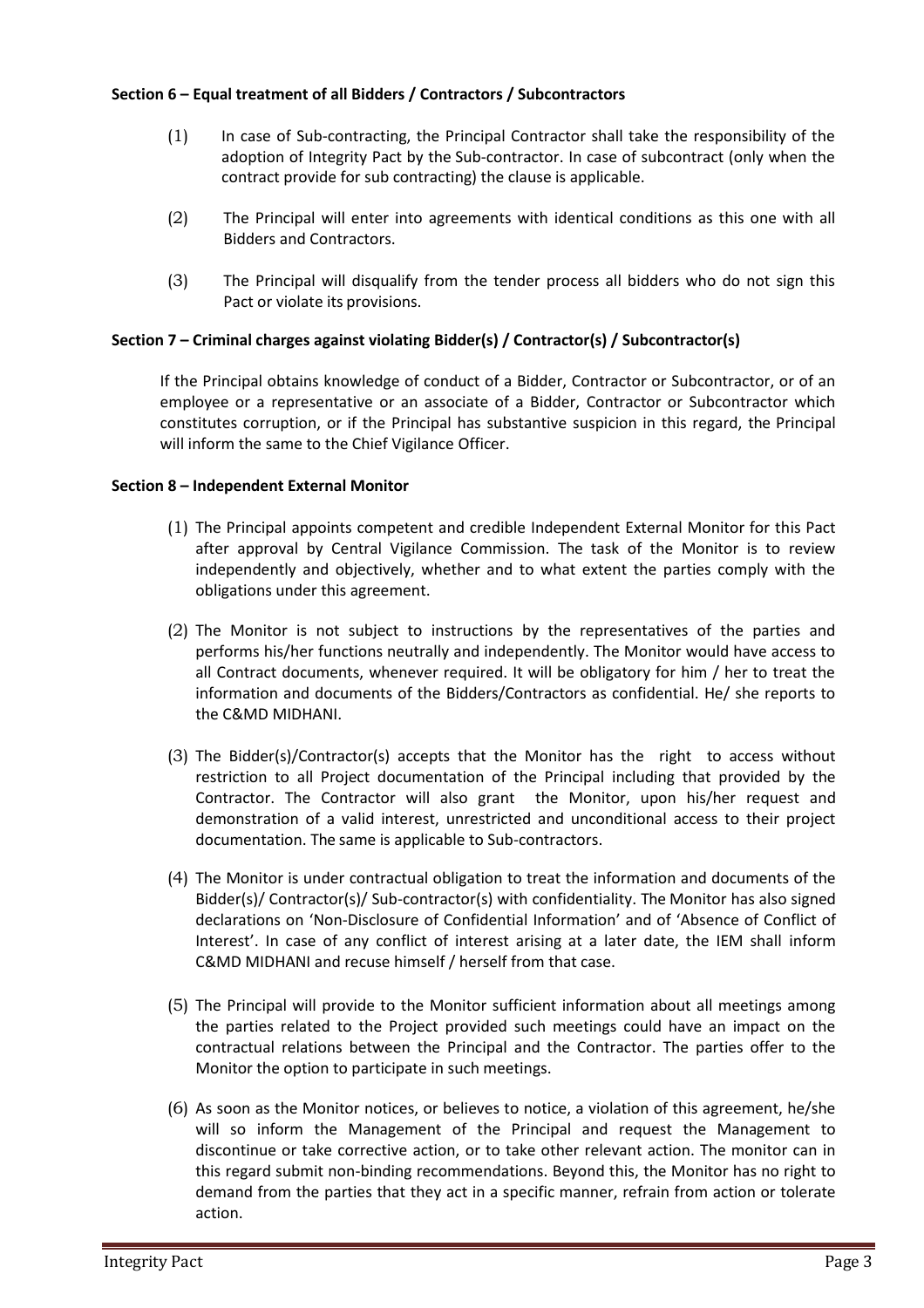- (7) The Monitor will submit a written report to the C&MD MIDHANI within 8 to 10 weeks from the date of reference or intimation to him by the Principal and, should the occasion arise, submit proposals for correcting problematic situations.
- (8) If the Monitor has reported to the C&MD MIDHANI, a substantiated suspicion of an offence under relevant IPC/ PC Act, and the C&MD MIDHANI has not, within the reasonable time taken visible action to proceed against such offence or reported it to the Chief Vigilance Officer, the Monitor may also transmit this information directly to the Central Vigilance Commissioner.
- (9) The word **'Monitor'** would include both singular and plural.

#### **Section 9 – Pact Duration**

This Pact begins when both parties have legally signed it. It expires for the Contractor 12 months after the last payment under the contract, and for all other Bidders 6 months after the contract has been awarded. Any violation of the same would entail disqualification of the bidders and exclusion from future business dealings.

If any claim is made / lodged during this time, the same shall be binding and continue to be valid despite the lapse of this pact as specified above, unless it is discharged / determined by C&MD MIDHANI.

#### **Section 10 – Other provisions**

- (1) This agreement is subject to Indian Law. Place of performance and jurisdiction is the Registered Office of the Principal, i.e. Hyderabad.
- (2) Changes and supplements as well as termination notices need to be made in writing. Side agreements have not been made.
- (3) If the Contractor is a partnership or a consortium, this agreement must be signed by all partners or consortium members.
- (4) Should one or several provisions of this agreement turn out to be invalid, the remainder of this agreement remains valid. In this case, the parties will strive to come to an agreement to their original intentions.
- (5) Issues like Warranty / Guarantee etc. shall be outside the purview of IEMs.

| (For & On behalf of the Principal)          | (For & On behalf<br>Bidder/Contractor) |
|---------------------------------------------|----------------------------------------|
| (Office Seal)                               | (Office Se                             |
| Place --------------<br>Date -------------- |                                        |
| Witness 1:<br>(Name & Address)              |                                        |
| Witness 2:<br>(Name & Address)              |                                        |

(Office Seal) (Office Seal)

(For & On behalf of